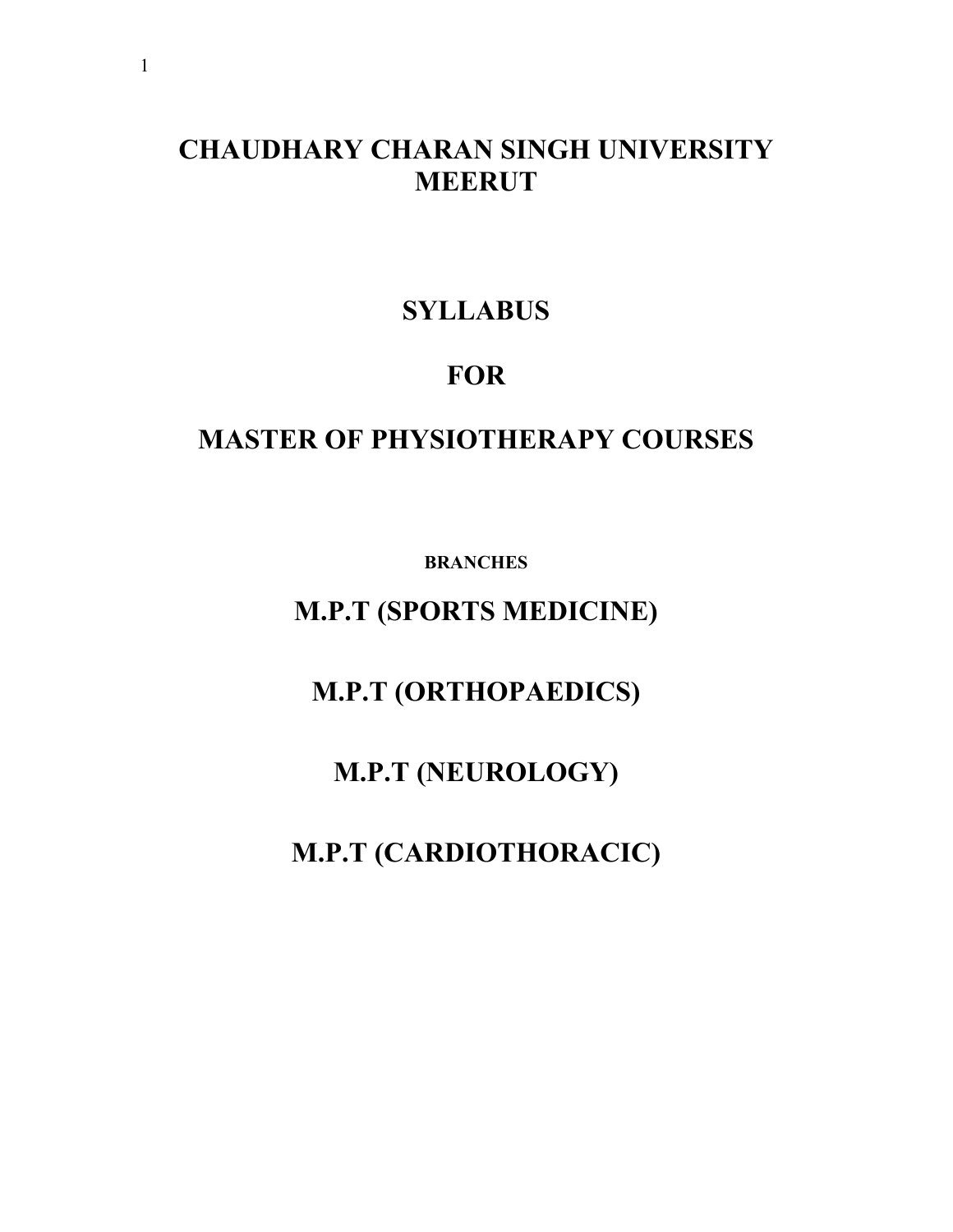# **SYLLABUS FOR**

## **MASTERS OF PHYSIOTHERAPY (M.P.T)**

**IN**

# **SPORTS MEDICINE**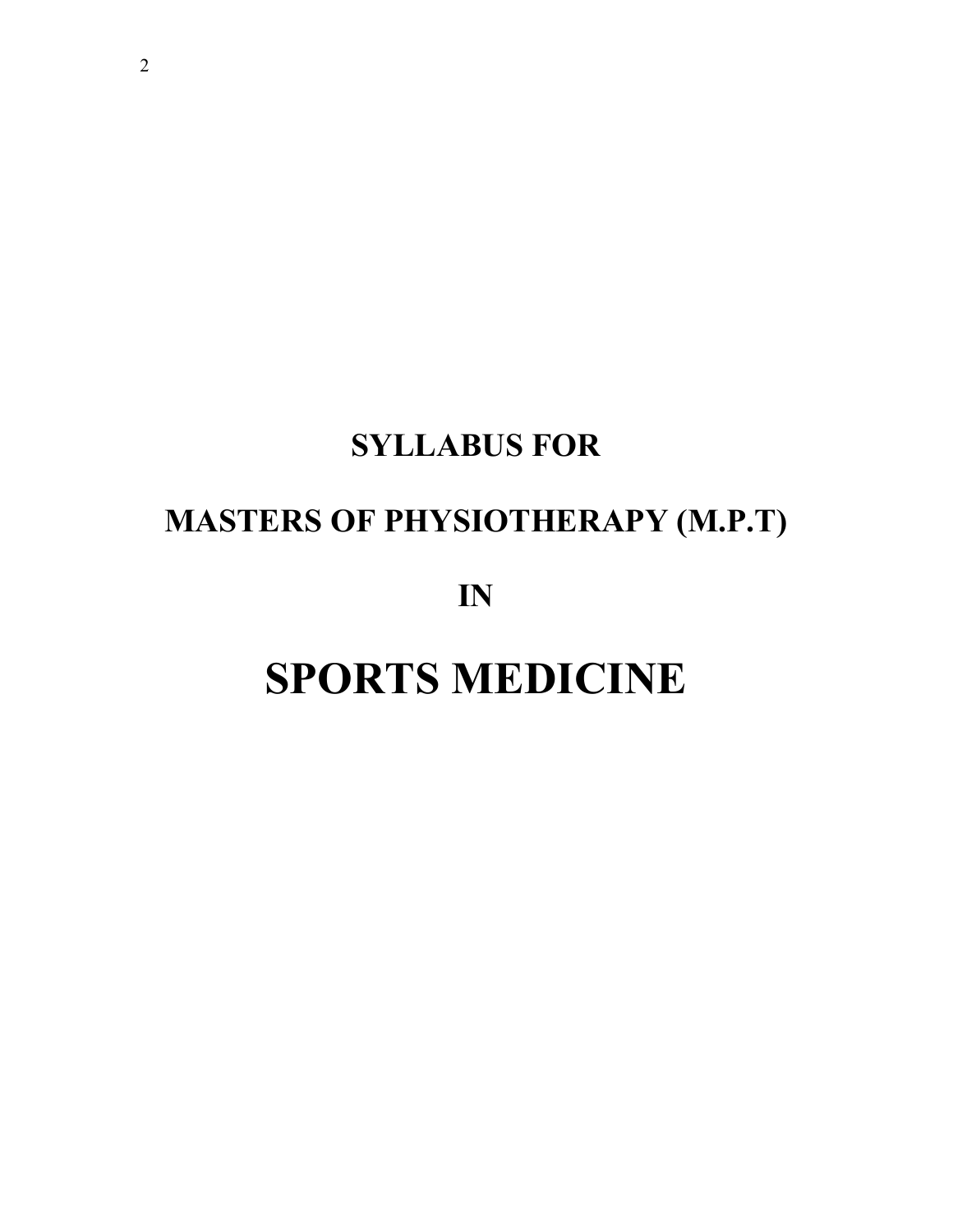## **M.P.T (SPORTS MEDICINE)**

#### FIRST YEAR

|      | <b>Total</b>                                              | 1750 hours |
|------|-----------------------------------------------------------|------------|
|      | <b>Clinical Practice</b>                                  | 1100       |
| 2.5  | Seminars on Clinical Issues                               | 100        |
| 2.4  | Dissertation                                              | 200        |
| 2.3A | Biomechanics in Sports (Lab Hours)                        | 25         |
| 3.   | <b>Biomechanics</b>                                       | 150        |
| 2.   | Management, Administration and Ethical Issues             | 75         |
| 1.   | Pedagogy in Physiotherapy Education                       | 100        |
|      | <b>SECOND YEAR</b>                                        |            |
|      | <b>Total</b>                                              | 1700 hours |
|      | <b>Clinical Practice</b>                                  | 1100       |
| 6.   | Seminars on Clinical Issues                               | 100        |
| 5.   | Research Methodology and Biostatistics                    | 100        |
| 4.   | Physiotherapy Management in Sports Injuries – (Lab Hours) | 50         |
| 3.   | Physiotherapy Management in Sports Injuries - II          | 125        |
| 2.   | Physiotherapy Management in Sports Injuries - I           | 125        |
| 1.   | Medical and Surgical Management of Sports Injuries        | 100        |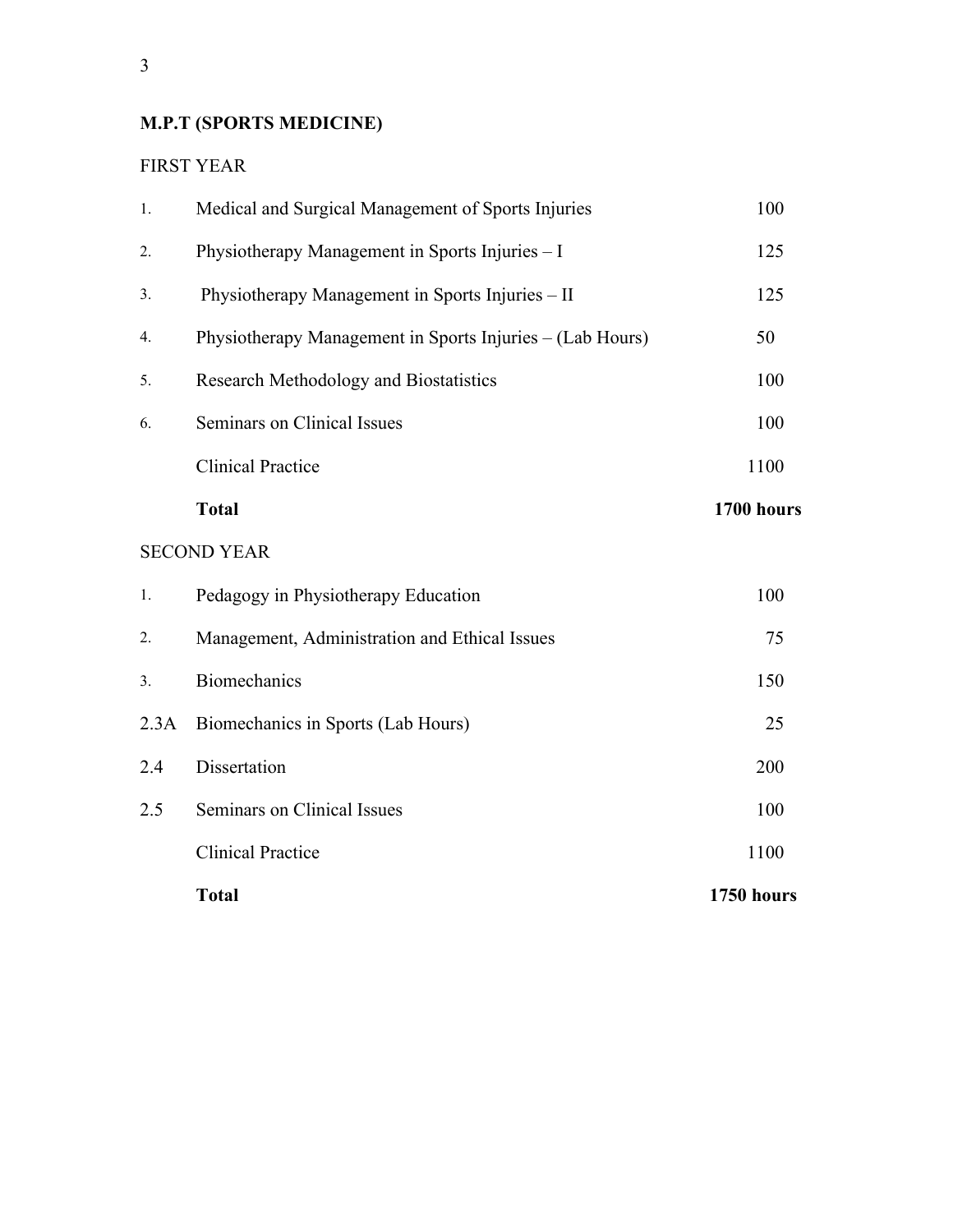#### **MPT (SPORTS MEDICINE)**

#### **FIRST YEAR**

#### **M.P.T 1.1 MEDICAL AND SURGICAL MANAGEMENT SPORTS RELATED**

#### **INJURIES**

This course provides the student with in information on the epidemiology, Pathomechanics, clinical presentation, relevant diagnostic test and medical and surgical management in sports related injuries.Students will be able to use this information in planning and tailoring effective, specific, safe Physiotherapy treatment programmes. Following are the topics to be included but not limited to:

#### **SPORTS RELATED INJURIES**

- 1. **Sports injuries of the upper limb.**
- 2. **Sports injuries of the lower limb.**
- 3. **Sports injuries of the spine**
- 4. **Sports injuries of the Head and Neck**
- 5. **Medical Problems of the athlete**
- 6. **Emergency care**
- 7. **Sports psychology**

Definition of the term

Sports psychology, Role of sports psychology in sports performance

Dynamics of human behaviour

- 1. Instincts
- 2. Attention, interest and motivation

Personality in the sports person

Learning

Nature and meaning of learning and maturation

Characteristics of learning

Laws of learning maturation

Transfer of training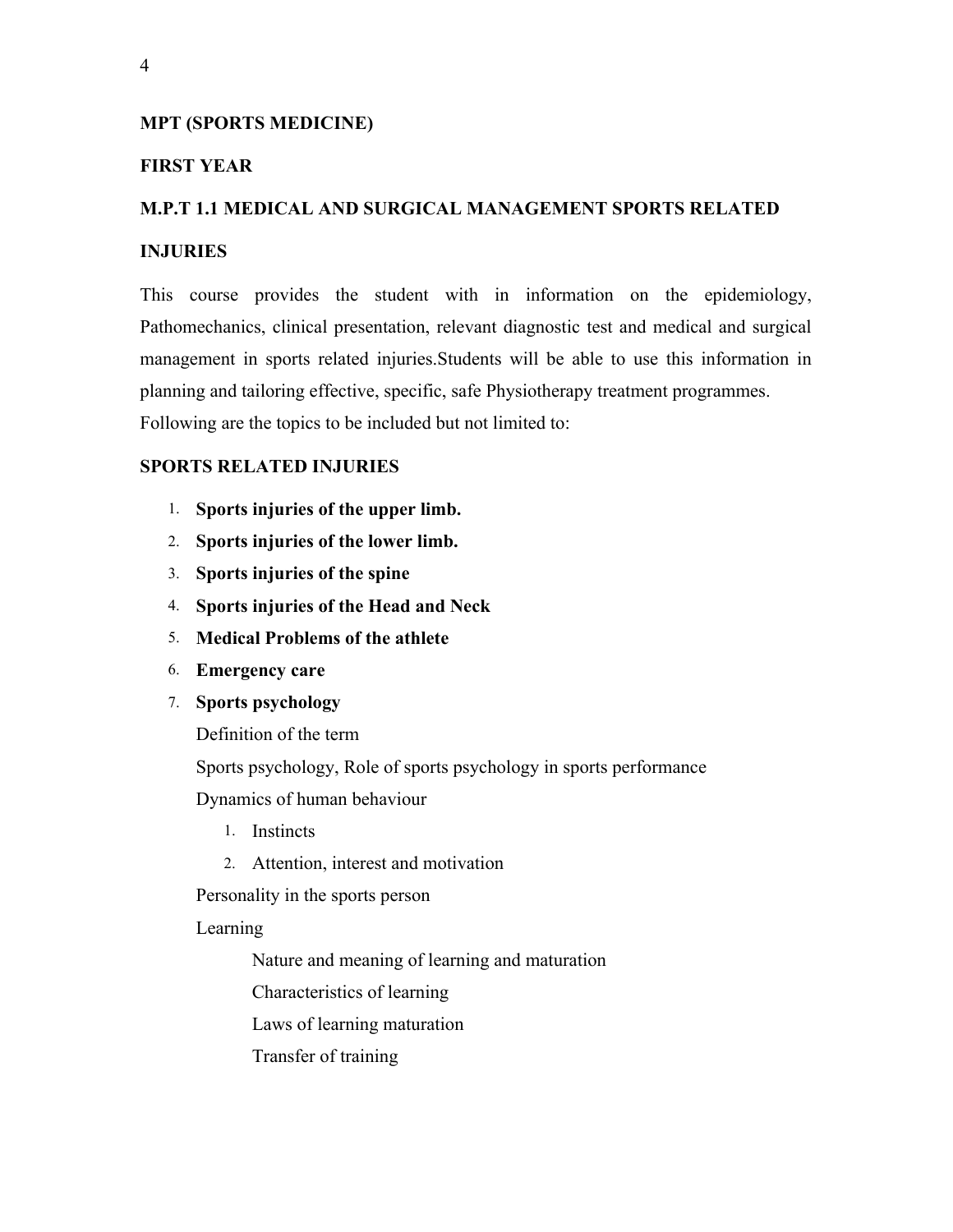Group behaviours & leadership

Nature of group behaviours

Types, quality, training and function of leadership

Anxiety, model stress and its implications on performance

Isolated training Sudden change in opponent Audience stresses Strategy changes Cognitive stress modeling. Contemporary stress reduction strategies Biofeedback Mental coping strategies Visual imagery Meditation Performance factors

Stress and performance

Motivation & performance

#### **Diet and nutrition**

Nutrition for sports person

Nutritional assessment in different sports

Nutritional recommendations in various sports

Weight management

Body composition analysis

Uses & importance of various micro & macro NutrieNTS

#### **SURGICAL MANAGEMENT OF SPORTS RELATED INJURIES**

Surgical management of the above conditions, indications, contraindications for surgery, precautions after surgery.

#### **M.P.T 1.2 PHYSIOTHERAPY MANAGEMENT IN DISORDERS OF THE SPORTS MEDICINE - I**

This course provides students with the principles of Physiotherapy management in sports related injuries and in sports training and the application of these principles in specific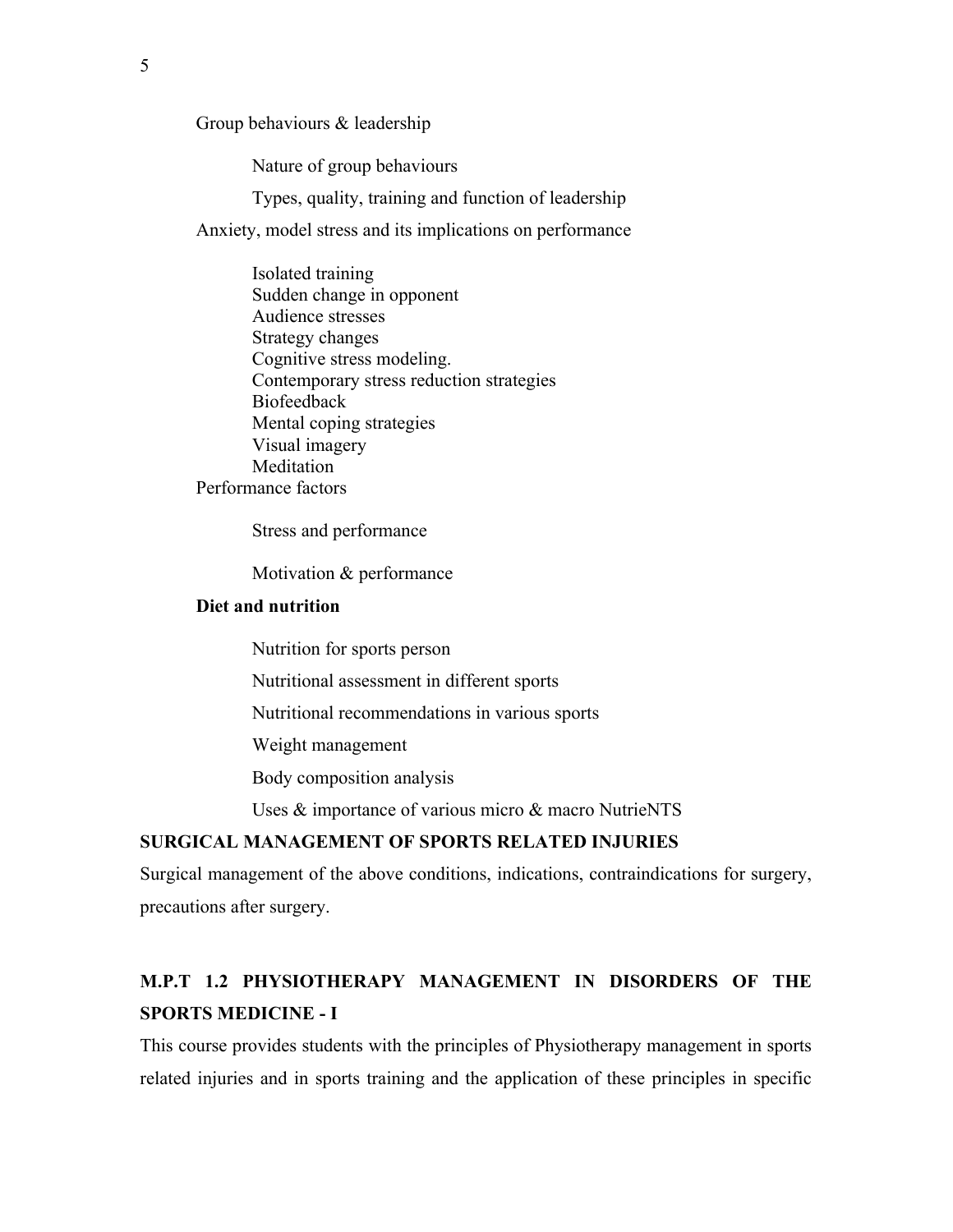6

disorders.

Through lectures, case conferences, journal discussions and class discussion students will be able to set up a treatment programme tailored to the patient's needs. Following are the topics to be included but not limited to:

#### **SECTION – IGENERAL PRINCIPLES**

- 1. **P.T. Assessment**
- 2. **Physiology of rehabilitation**
- 3. **Applied Bio-mechanics in sports Rehabilitation**
- 4. **Protective equipment considerations**
- 5. **Special consideration like female athlete, adolescent athlete. Disabled athlete, doping, etc.**
- 6. **Emergency care**
- 7. **Special exercise programmes for sports person**
- 8. **Sports for disabled**
- 9. **Sports massage**
- 10. **Taping**
- 11. **PNF techniques in sports.**

# **MPT 1.3 P.T. MANAGEMENT IN DISORDERS OF THE SPORTS INJURIES – II TOPICS AS LISTED IN (M.P.T) 1.1**

## **PHYSIOTHERAPY MANAGEMENT OF INJURIES RELATED TO SPECIFIC SPORTS**

This includes the application of the above two sections to specific sports like the following:

- 1. Injuries related to cricket
- 2. Injuries related to judo
- 3. Injuries related to throw ball
- 4. Injuries related to basket ball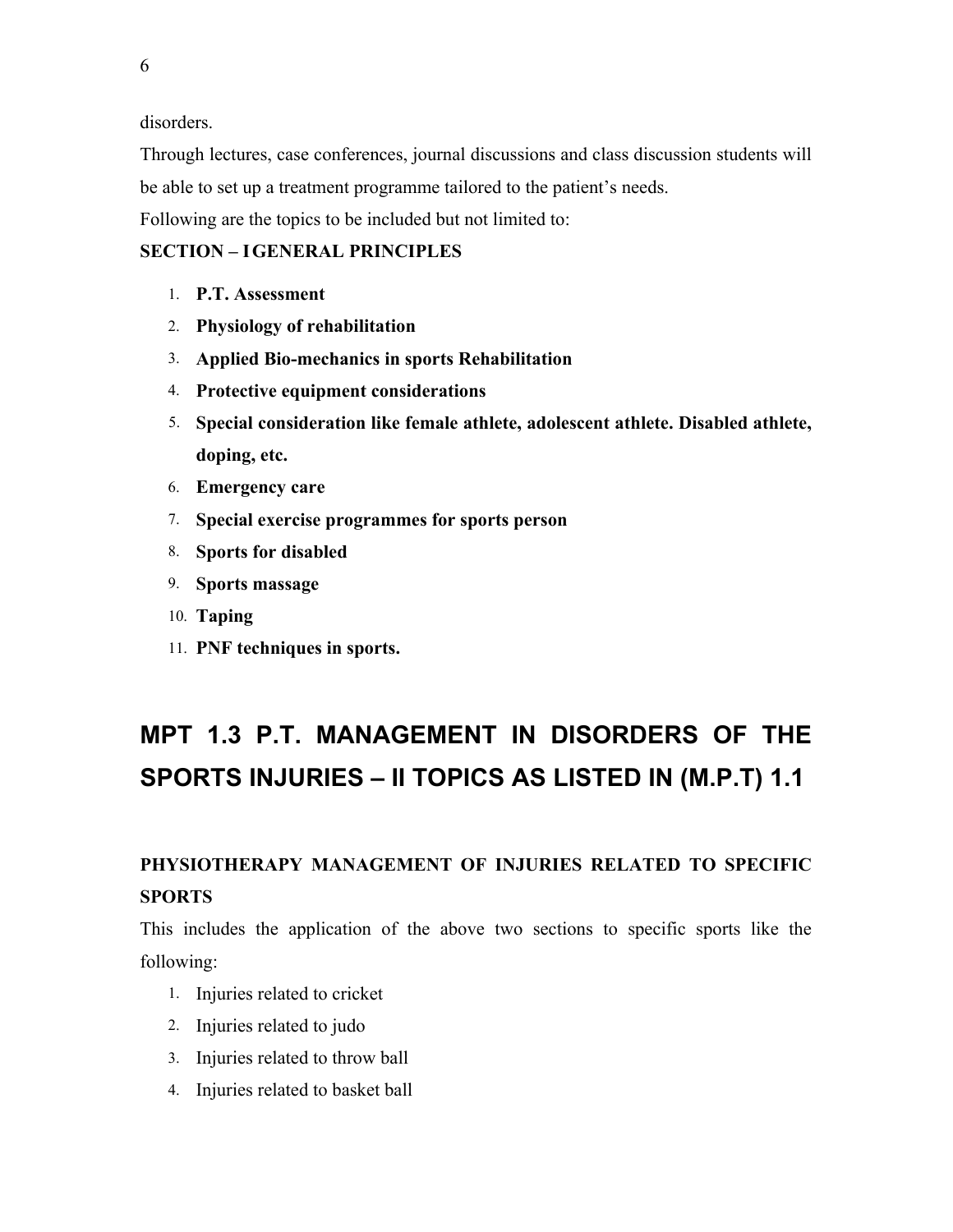- 5. Injuries related to discuss throw
- 6. Injuries related to Base- ball
- 7. Injuries related to Badminton
- 8. Injuries related to Tennis
- 9. Injuries related to Gymnastics
- 10. Injuries related to Javelin
- 11. Injuries related to Football

#### **M.P.T 1.4 PHYSIOTHERAPY MANAGEMENT IN DISORDERS OF THE SPORTS INJURIES (LAB HOURS)**

Students will be instructed via demonstration, hands of techniques, field visits and case conference on specific techniques used in management of patients with sports injuries. Students will on their experience at the clinical postings to formulate a treatment plan for cases presented at the case conference.

#### **M.P.T 1.5 RESEARCH METHODOLOGY AND BIOSTATISTICS**

Students will be provided an understanding of statistical measures used in the analysis and interpretation of research data. Information on research designs and their implementation will be provided.

This course will be the students to read critique research articles and understand and apply the principles of research to perform a guided research as part of their course requirement following are the topics to be included but not limited to:

#### **SECTOION – I RESEARCH METHODOLOGY**

- 1. How are read and critique research.
- 2. Introduction to research: framework; levels of measurement; variables.
- 3. Basic research concepts; validity and reliability
- 4. Design, instrumentation and analysis for qualitative research
- 5. Design, instrumentation and analysis for qualitative research
- 6. Design, instrumentation and analysis for quasi- experimental research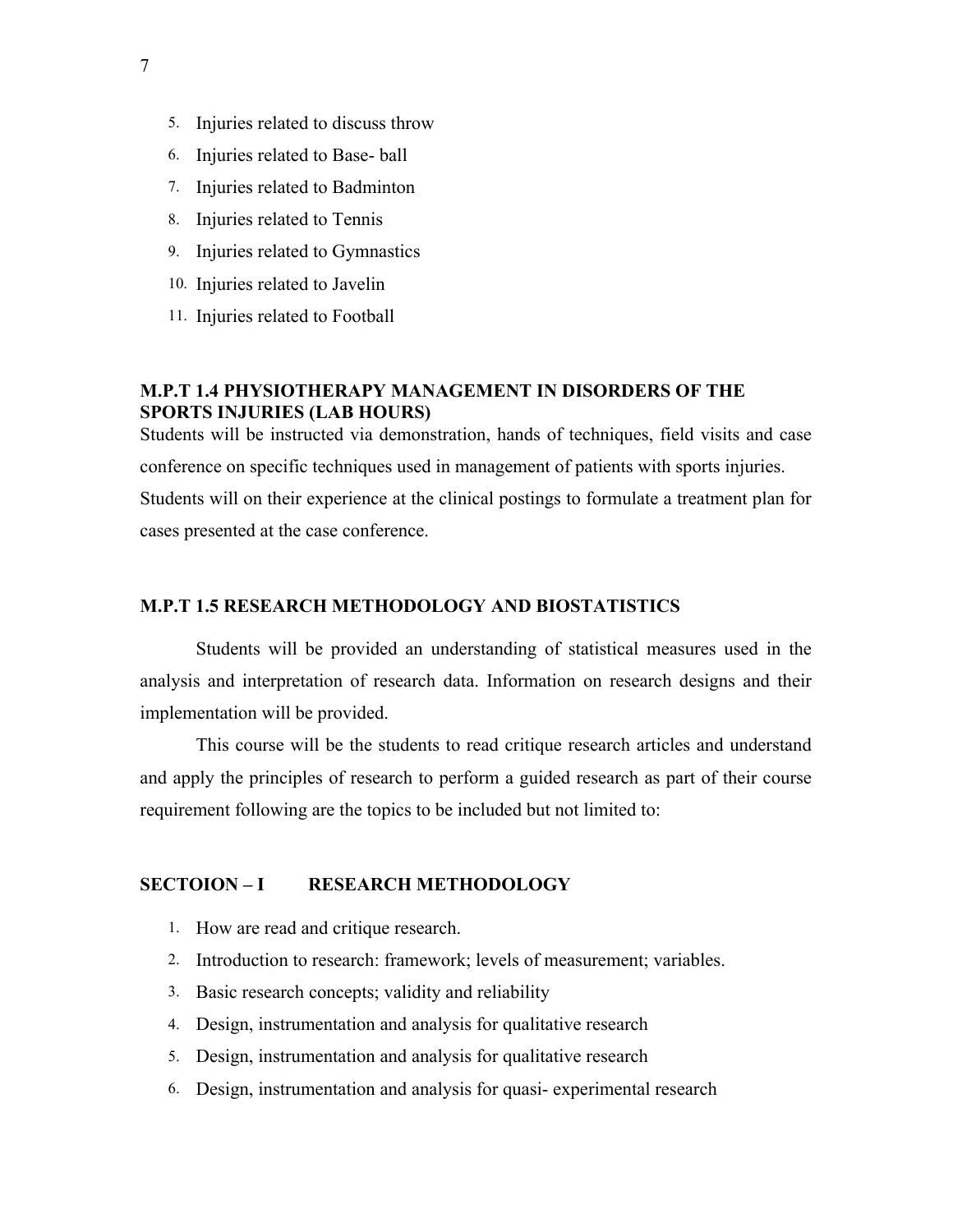- 7. How to write a research proposal
- 8. The use and protection of Human and Animal Subjects.

#### **SECTION – II BIOSTATISTICS**

- 1. Descriptive and Inferential statistics
- 2. Types of data: Qualitative and Quantitative
- 3. Frequency distributions
- 4. Describing data with Graphs
- 5. Describing data with Averages Mode, Median, Mean
- 6. Describing variability Variance, Standard deviation, etc.
- 7. Normal Distributions
- 8. Interpretation of r
- 9. Hypothesis testing
- 10. T tests
- 11. ANOVA
- 12. Probability
- 13. Type I and Type II errors
- 14. Parametric and Non- Parametric tests
- 15. Which tests to use
- 16. Basic of computers Hardware and Software
- 17. Basic of Computer Applications Windows, MS Word, Power Point, etc.
- 18. Simple statistical Analysis using available software.

#### **M.P.T 1.6 SEMINARS ON CLINICAL ISSUES**

These will serve as a platform for students to integrate components of patient management. Students will give presentations on topics provided to them.

#### **CLINICAL PRACTICE**

Students will engage in clinical practice in physiotherapy in specialty wise settings to enhance their clinical skills and apply theoretical knowledge gained during teaching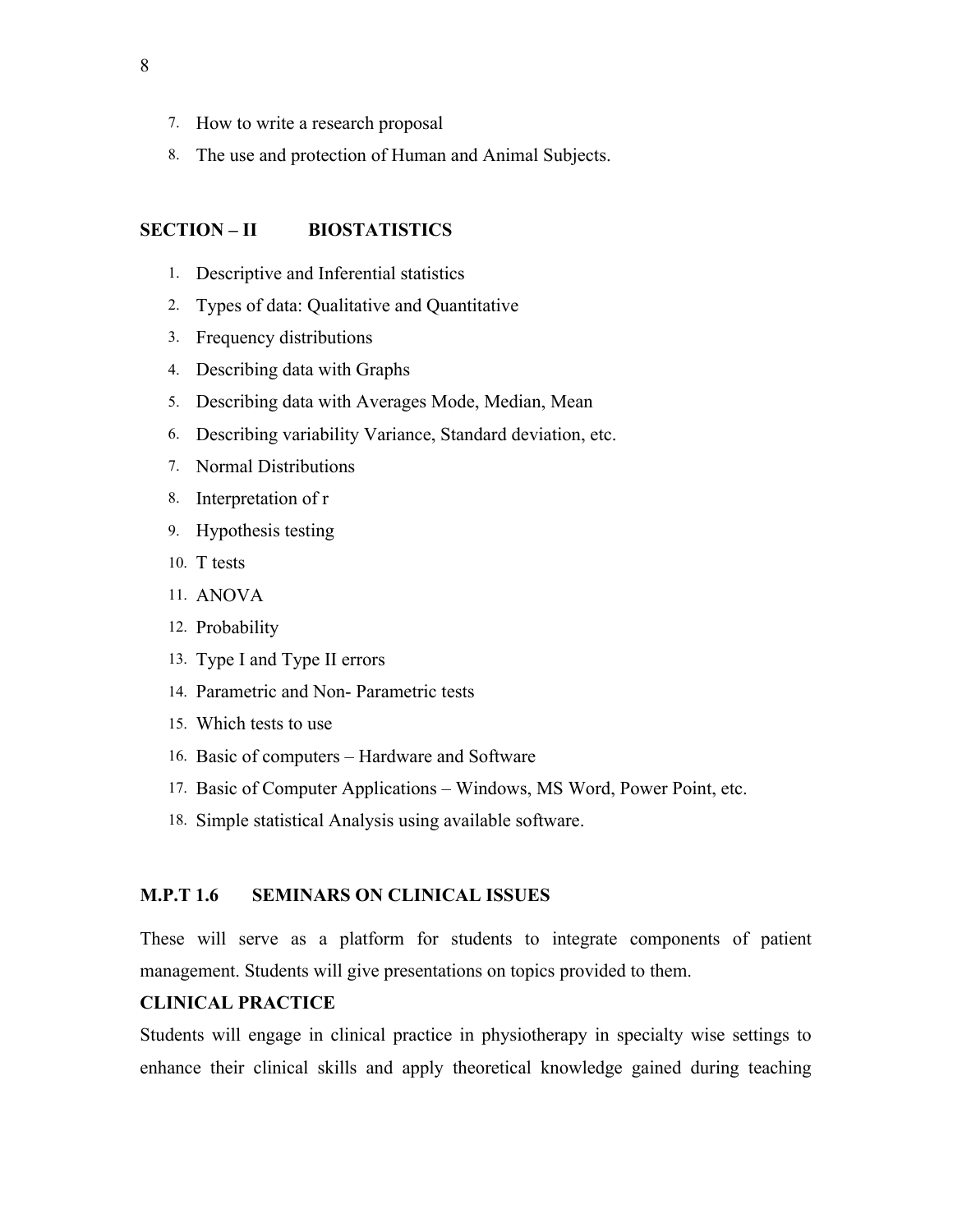sessions.

## **MPT (SPORTS MEDICINE)**

#### **SECOND YEAR**

### **MPT 2.1 PEDAGOGY OF PHYSIOTHERAPY EDUCATION**

This course will be provide students information on improving their teaching skills in the classroom and clinical setting

Following are the topics to be included but not limited to:

#### 1. **Philosophy of education and Emerging Issues in Education**

Need for Education Philosophy :Some Major Philosophies, Idealism, Naturalism, Pragmatism and their Implications for Education.

Meaning, Functions and Aims of Education

Formal, Informal and Non- formal Education.

Agencies of Education

Current Issues and trends in Higher Education

Issue of Quality in Higher education, Autonomy and Accountability, Privatization, Professional Development of Teachers, Education of persons with Disabilities.

#### 2. **Concept of Teaching and Learning**

Meaning scope of Educational Psychology

Meaning and Relationship between Teaching and Learning

Learning Theories

Dynamics of Behaviour

Individuals Differences

#### 3. **Curriculum**

Meaning and concept Basis of curriculum Formulation & Development Framing Objectives for Curriculum

Process of Curriculum Development and Factors Affecting Curriculum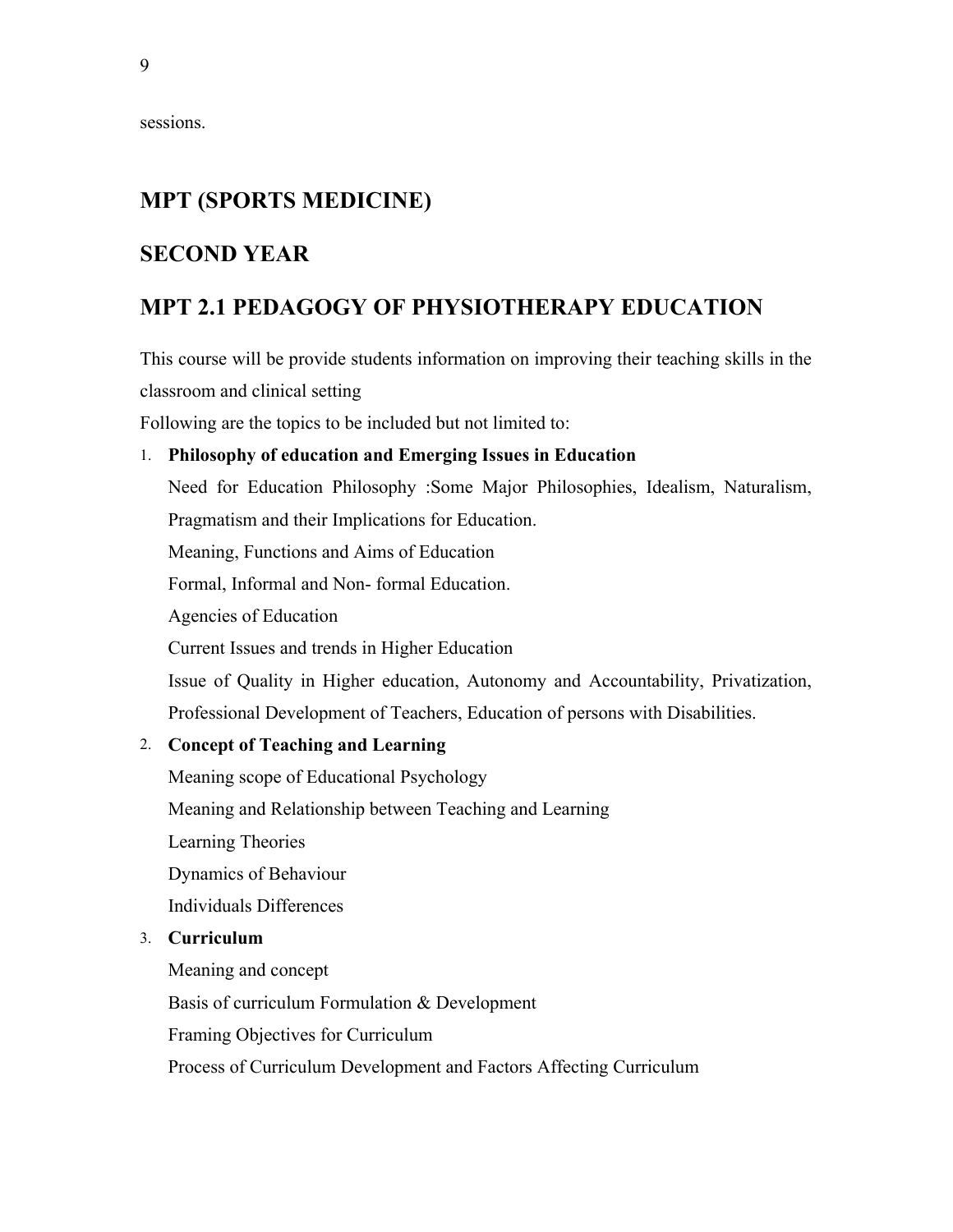Developmental Evaluation of Curriculum

#### 4. **Method and Techniques of Teaching**

Lecture, Demonstration,

Discussion, Seminar, Assignment, Project and Case Study.

#### 5. **Planning for Teaching**

Bloom's Taxonomy of Instructional Objectives, Writing Instructional Objectives in Behavioural terms, Unit planning and Lesson Planning.

#### 6. **Teaching Aids**

Types of Teaching Aides

Principles of Selection, Preparation, and Use of Audio-Visual aids.

#### 7. **Measurement and Evaluation**

Nature of Educational Measurement: Meaning, Process, Types of tests.

Construction of an Achievement test and analysis.

Standardized Test.

Introduction of some standardized tools, important tests of Intelligence, Aptitude, Personality.

Continuous and Comprehensive Evaluation.

#### 8. **Guidance and Counseling**

Meaning and concepts of Guidance and Counseling , principles.

Guidance and Counseling Services of Students and Faculty members

Faculty Development and Development of Personnel for P.T. Services

#### 9. **Clinical Education**

Awareness and Guidance to the Common people about Health and Diseases and Available professional Services.

Patient Education

Education of the Practitioners

#### **MPT 2.2 MANAGEMENT, ADMINISTRATION AND ETHICAL ISSUES**

This course deals with issues of management to assist the practitioner in efficient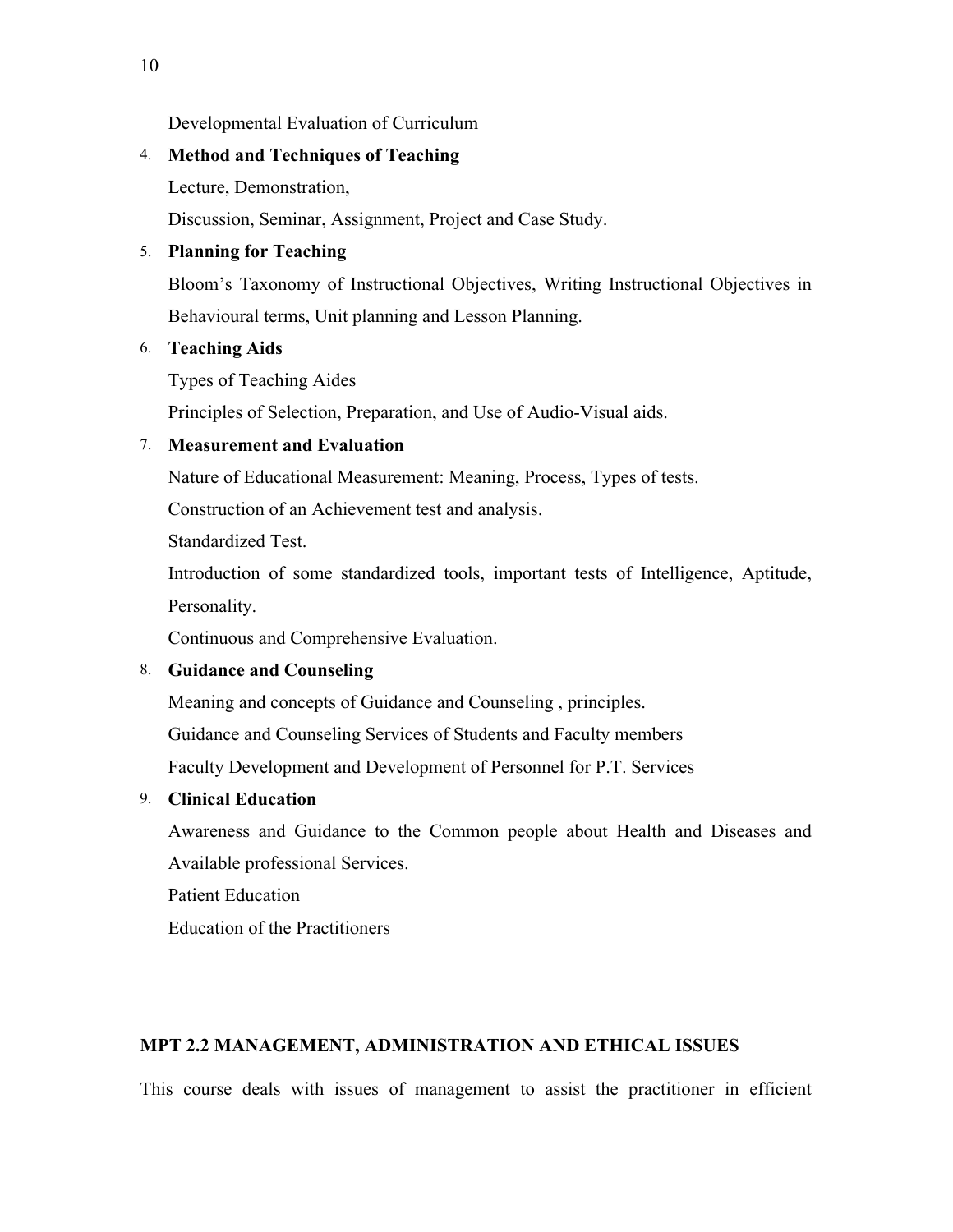addressing issues related to the organization and administration of a Physiotherapy Department following are the topics to be included but limited to:

#### **MANAGEMENT**

#### 1. **Functions of management,**

- 2. **Evaluation of management through scientific management theory,** 
	- a. Classical theory
	- b. System Approach
	- c. Contingency approach

#### 3. **Management process**

Planning, Organization, Direction, Controlling, Decision making

#### 4. **Introduction to personnel management.**

Staffing, Recruitment, Selection, Performance appraisal, Collective bargaining, discipline, Job satisfaction.

#### 5. **Quantitative methods of management**

Relevance of statistical and/ or technique in management.

6. **Marketing** 

Market segmentation, marketing research production planning pricing, channels of distribution, promotion consumer behaviour, licensor.

#### 7. **Total quality management**

Basis of quality management – acid for quality control quality assurance program in hospitals, medical audit, and international quality system.

#### **ADMINISTRATION**

1. Hospital as an organization

Functions and types of hospitals selected clinical supportive ancillary services of a hospital, emergency department, nursing, physical medicine & rehabilitation, clinical supportive and ancillary services of a hospital, emergency department nursing physical medicine & rehabilitation, clinical laboratory, pharmacy and dietary dept.

2. Roles of Physiotherapist, Physiotherapy Director, Physiotherapy Supervisor, Physiotherapy Assistant, Physiotherapy Aide, Occupational Therapist, Home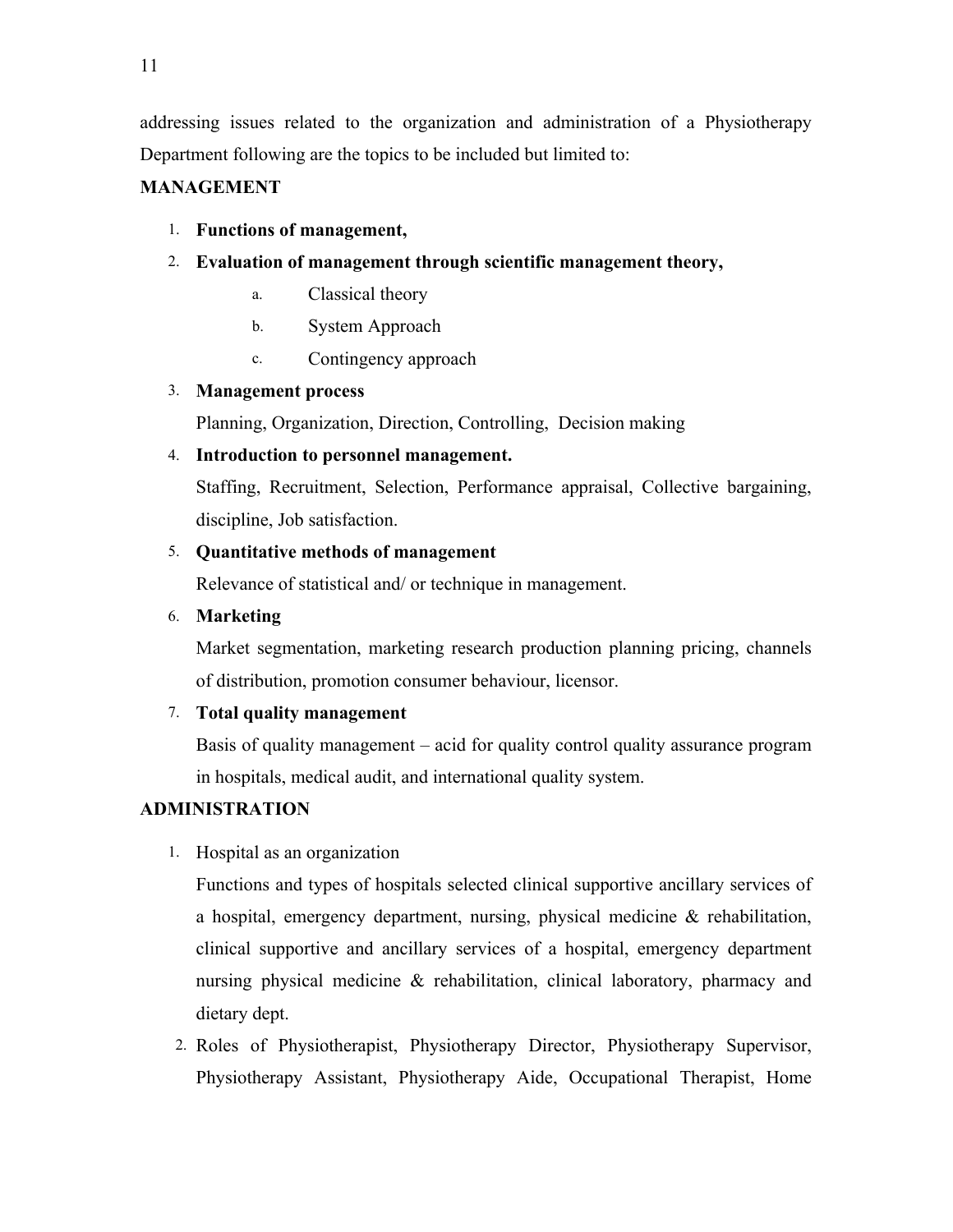health Aide, Volunteer.

3. Directed care and referral relationship and confidentially.

#### **LEGAL PROFESSIONAL ETHICAL ISSUES**

- 1. Physical therapy: Definition and development
- 2. The implications & confirmation to the rules of professional conduct.
- 3. Legal responsibility for their actions in the professional context and understanding the physiotherapist liability and obligations in the case of medical legal action.
- 4. Code of ethics

A wider knowledge of ethics relating to current social and medical policy in the provisions of health care.

- 5. Functions of the relevant professional associations education body and trade union.
- 6. The role of the international health agencies such as the world health organizations.
- 7. Standards of practice for physical therapies.
- 8. Current issues.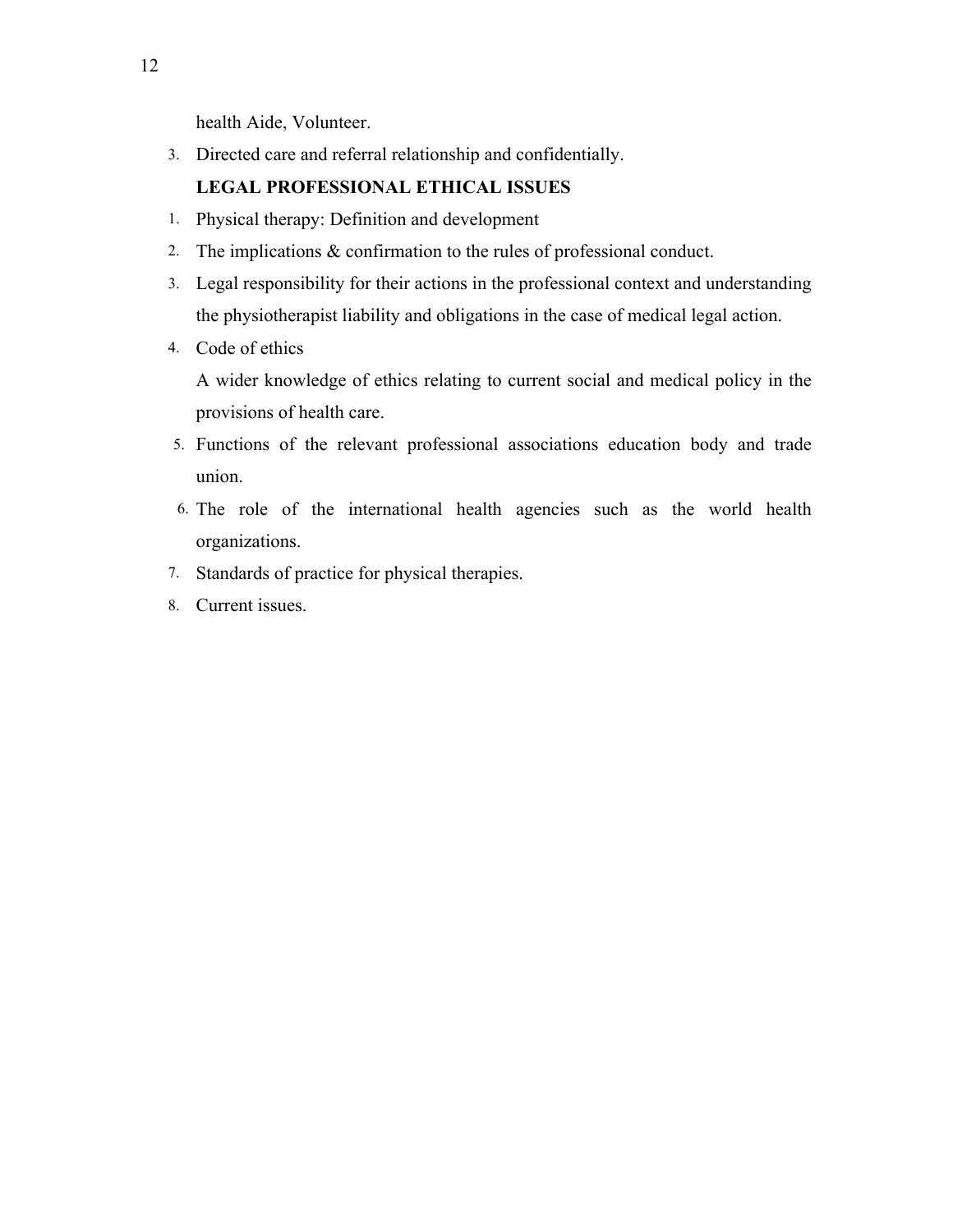#### **MPT 2.3 BIOMECHANCIS**

Students will be able to identify and apply principles of Bio-mechanics while setting up individualized treatment protocols.

#### **FUNDAMENTAL MECHANICS**

- 1. Forces
- 2. Moments
- 3. Newton's lows
- 4. Composition and Resolution of forces.
- 5. Static Equilibrium
- 6. Dynamic Equilibrium
- 7. Force systems
- 8. Levers
- 9. Pulley Systems
- 10. Density & Mass
- 11. Segmental Dimensions

#### **KINEMATICS**

- 1. Types of Motion
- 2. Location of Motion
- 3. Magnitude of Motion
- 4. Direction of Motion
- 5. Angular motion and its various parameters
- 6. Linear motion and its various parameters.
- 7. Projectile motions.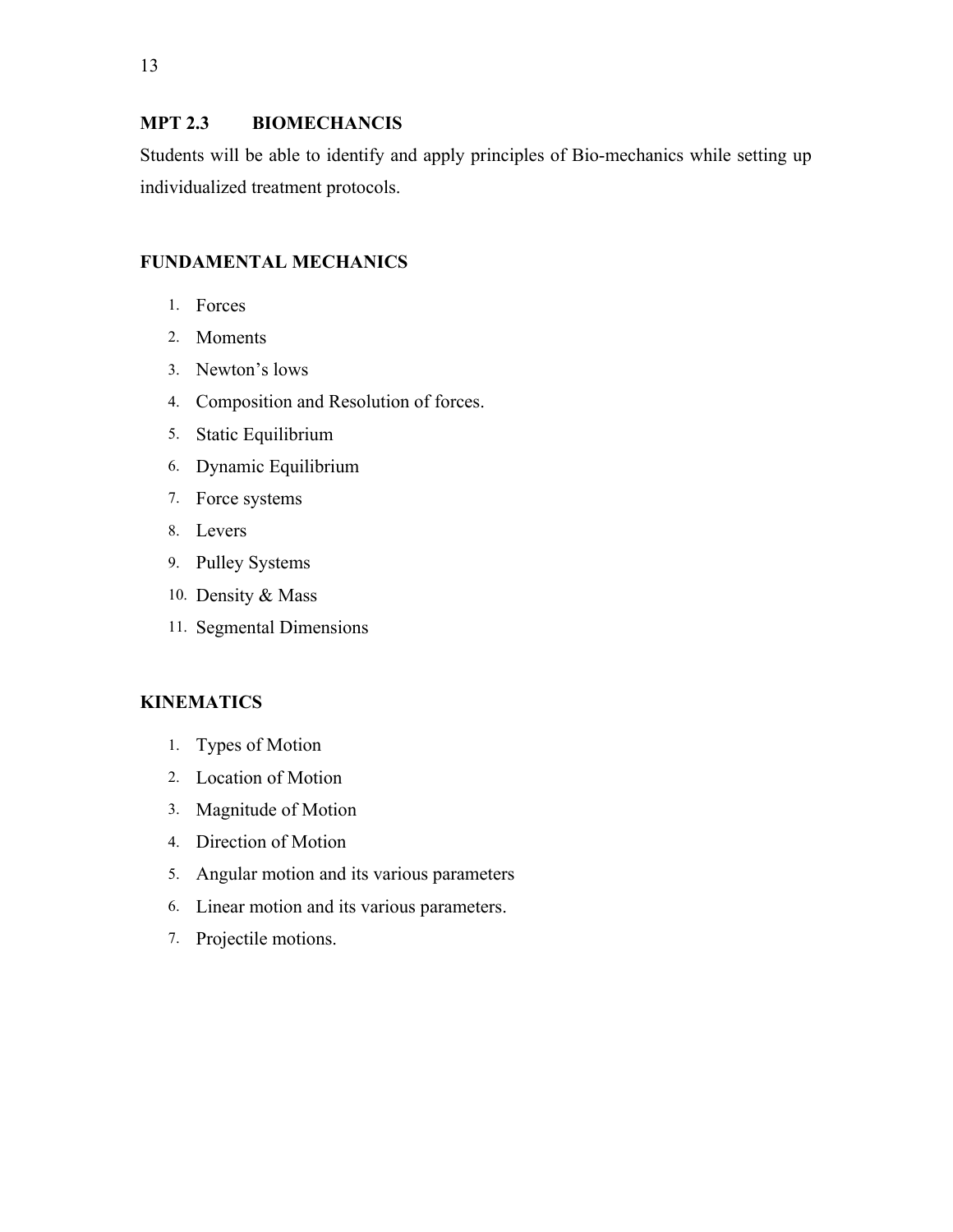#### **KINETICS**

- 1. Definitions of forces
- 2. Force vectors
- 3. Naming of Force
- 4. Force of gravity & Cog
- 5. Stability
- 6. Reaction forces
- 7. Equilibrium
- 8. Linear forces system
- 9. Friction and its various parameters
- 10. Parallel force system
- 11. Concurrent force systems
- 12. Work powers & energy
- 13. Moment arms of force
- 14. Force components
- 15. Equilibrium of force

#### **FLUID MECHANICS**

- 1. Various laws governing the flow of fluids
- 2. Various laws governing the volume of fluids
- 3. Various laws governing the pressure of fluids
- 4. Various laws governing the energy of fluids
- 5. Various parameters explaining the flow
- 6. Various parameters describing the fluids
- 7. Clinical applications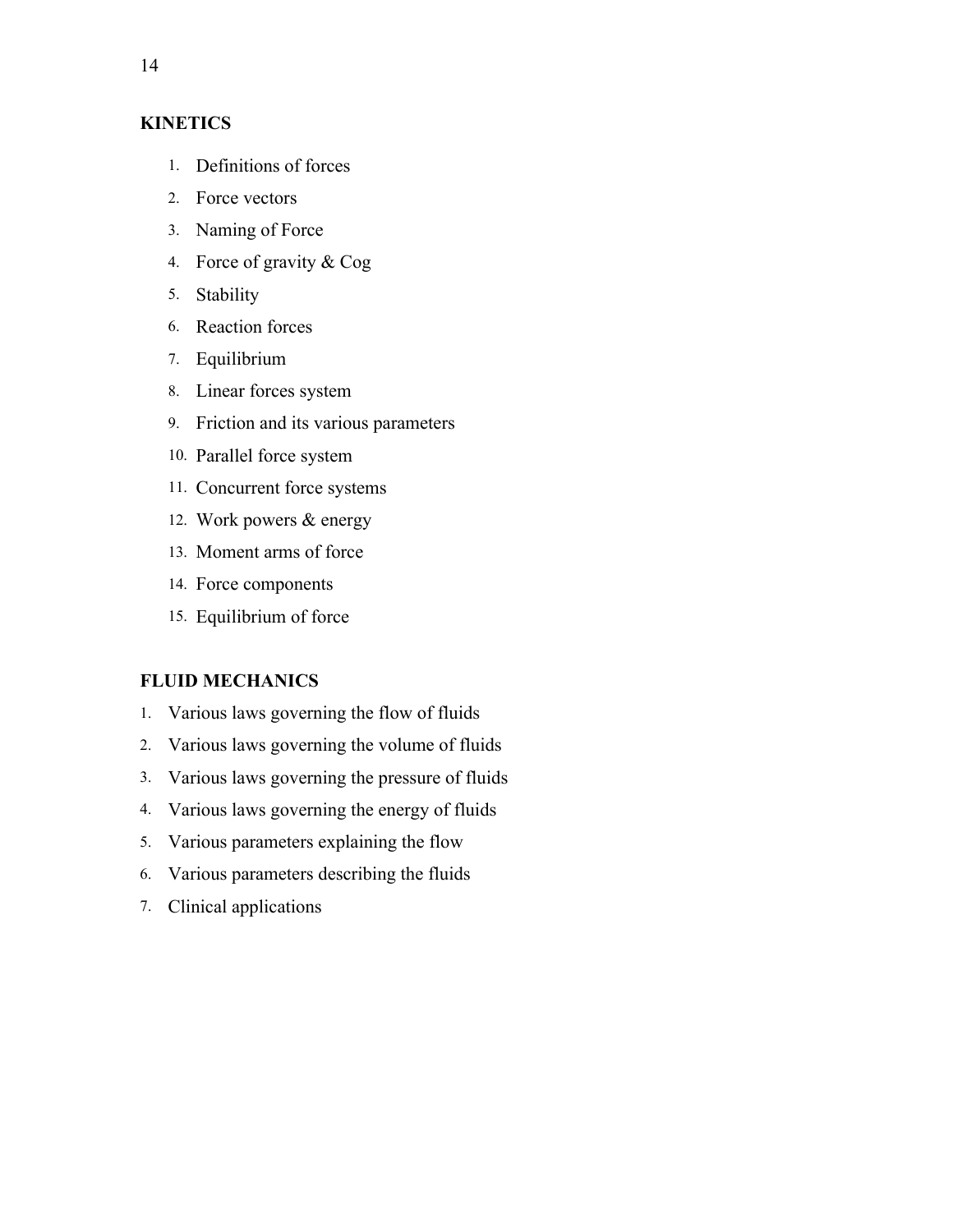#### **BONE MECHANICS**

- 1. Structure & composition of bone
- 2. Stress
- 3. Strain
- 4. Modules of rigidity & modular of elasticity
- 5. Poisson's effect
- 6. Strain energy
- 7. Static & cyclic load behaviours
- 8. Load
- 9. Mechanical properties of trabecular bone
- 10. Mechanical properties of cortical bone
- 11. Bone remodeling
- 12. Response of the bone to aging & exercise & immobilization
- 13. Mechanisms to prevent fracture present in bone
- 14. Fracture of prediction
- 15. Behaviour of bone under load
- 16. Clinical applications
- 17. Failure criteria

#### **MUSCLES MECHANICS**

- 1. Structure & composition of muscle
- 2. Fiber length & cross section area
- 3. Mechanical propertied
- 4. EMG changes during fatigue & contraction
- 5. Changes in mechanical properties because of aging and exercised  $\&$ immobilization
- 6. Clinical applications

#### **LIGAMENT & TENDON MECHANICS**

- 1. Structure and composition
- 2. Mechanical properties
- 3. Cross sectional area measurements
- 4. Muscle tendon properties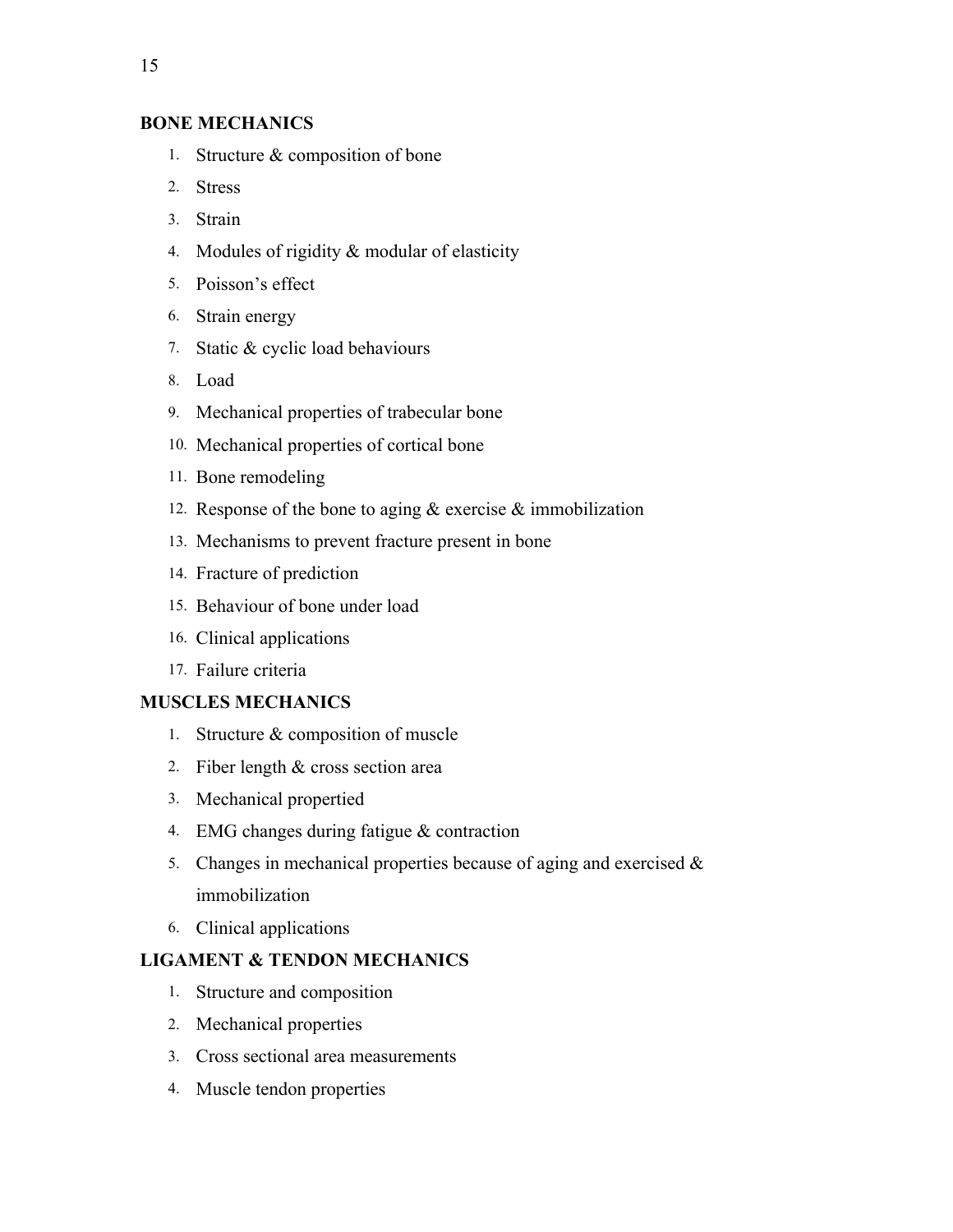- 5. Temperature sensitivity
- 6. Changes in mechanical properties because of aging exercise and immobilization
- 7. Mechanorecptors
- 8. Clinical applications

#### JOINT MECHANICS

- 1. Joint Design
- 2. Joint categories
- 3. Joint functions
- Arthrokinematics
- Osteokinematics
- Kinematics chairs
- 4. Joint forces, equilibrium & distribution of these forces
- 5. Joint stability & its mechanism
- 6. Articular Cartilage Mechanics
- 7. Clinical applications

#### **MEASUREMENT INSTRUMENTS**

- 1. Goniometer
- 2. Acceleremeter
- 3. Photo optical devices
- 4. Pressure transducers and force plates
- 5. Gait analyzer
- 6. Isokinetic device
- 7. EMG
	- Electro physiology of muscle contraction
	- Recording
	- Processing
	- Relationship between EMG and bio-mechanical variables.

#### **MECHANICAL ENERGY, WORK AND POWER**

1. Definitions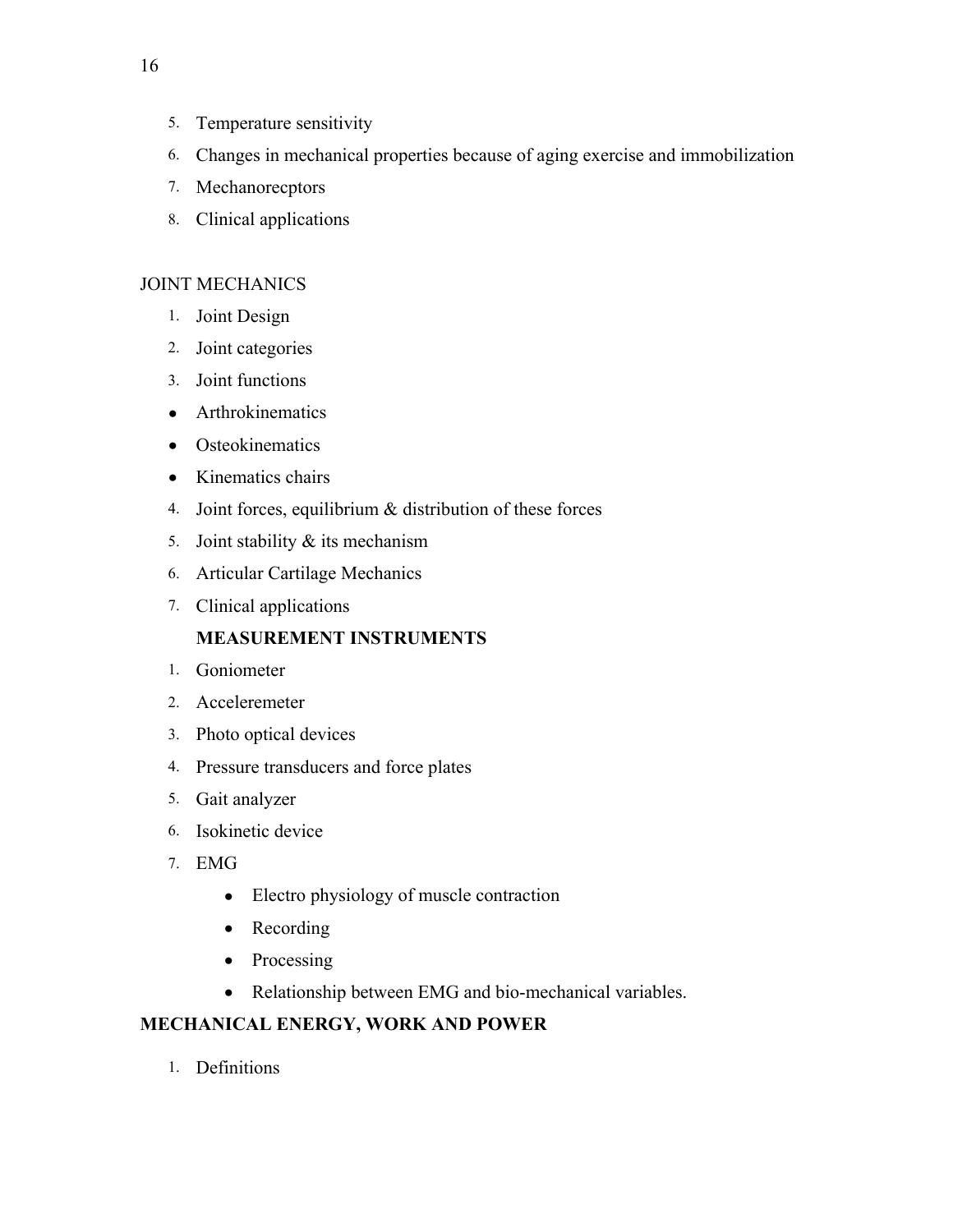- 3. Muscle of mechanical power
- 4. Causes of inefficient movement
- Co-contraction
- Isometric contraction
- Energy generation at one joint and absorption at another
- Energy flow
- 5. Energy storage

**ERGONOMICS** 

#### **BIOMECHANICS IN SPORTS CONDITIONS**

This course involves application of bio-mechanical principles to sports conditions.

#### **CARDIOPULMONARY MECHANICS**

- 1. Rheology
- 2. Cardiac Mechanics
- 3. Pulmonary Mechanics
- 4. Rib Cag Movements

#### **GAIT**

- 1. Gait parameter
	- Kinetic
	- Kinematic
	- Time- Space
- 2. Pathological gait
- 3. Running
- 4. Stair climbing
- 5. Changes in gait following various surgeries/ diseases/ disorders

#### **ORTHOSIS & PROSTHOSIS**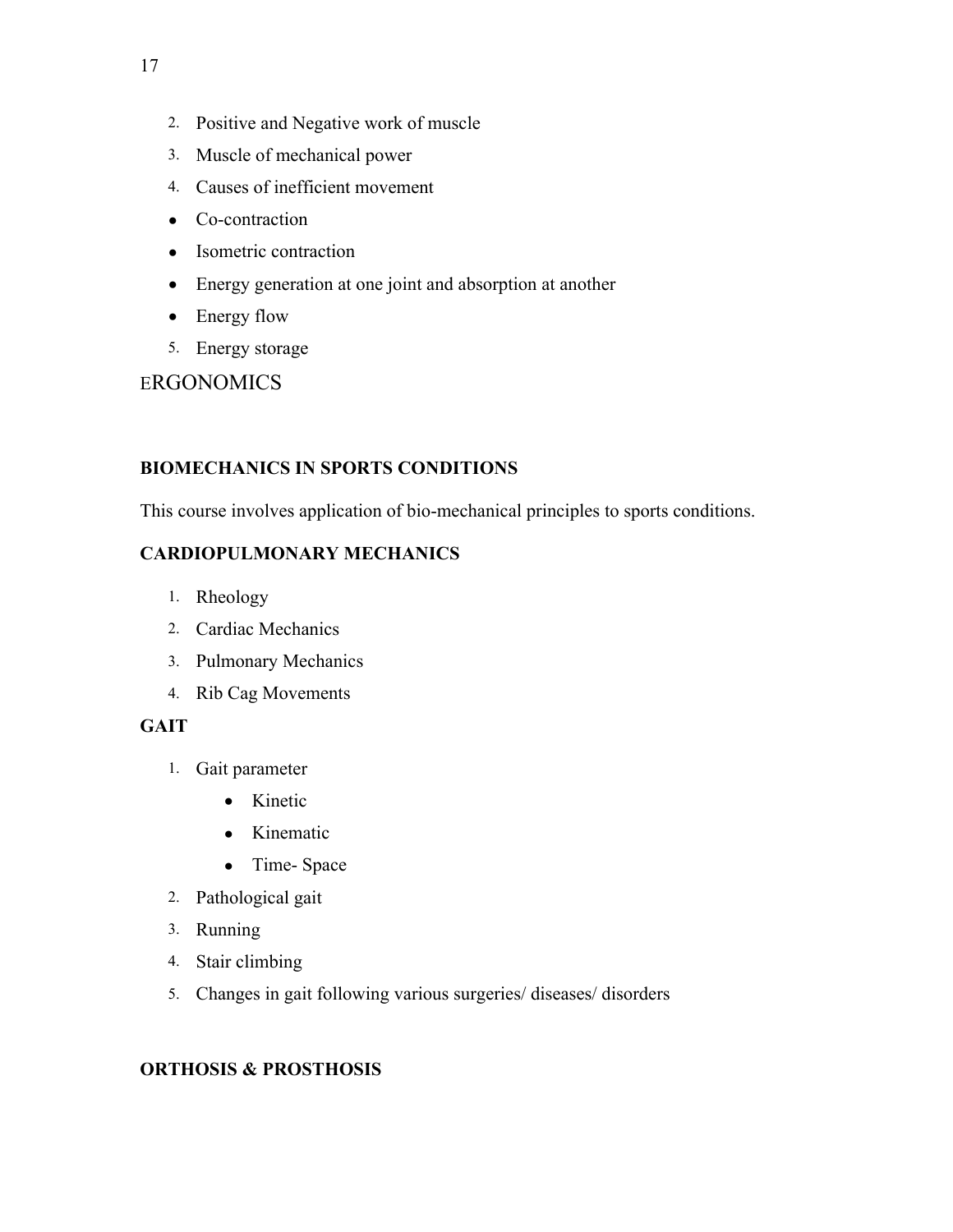- 1. Orthosis of spine
- 2. Orthosis of upper limb
- 3. Orthosis of lower limb
- 4. Prescription checkouts & proper fittings
- 5. Bio-mechanical principles governing them
- 6. Aids used in management of disability